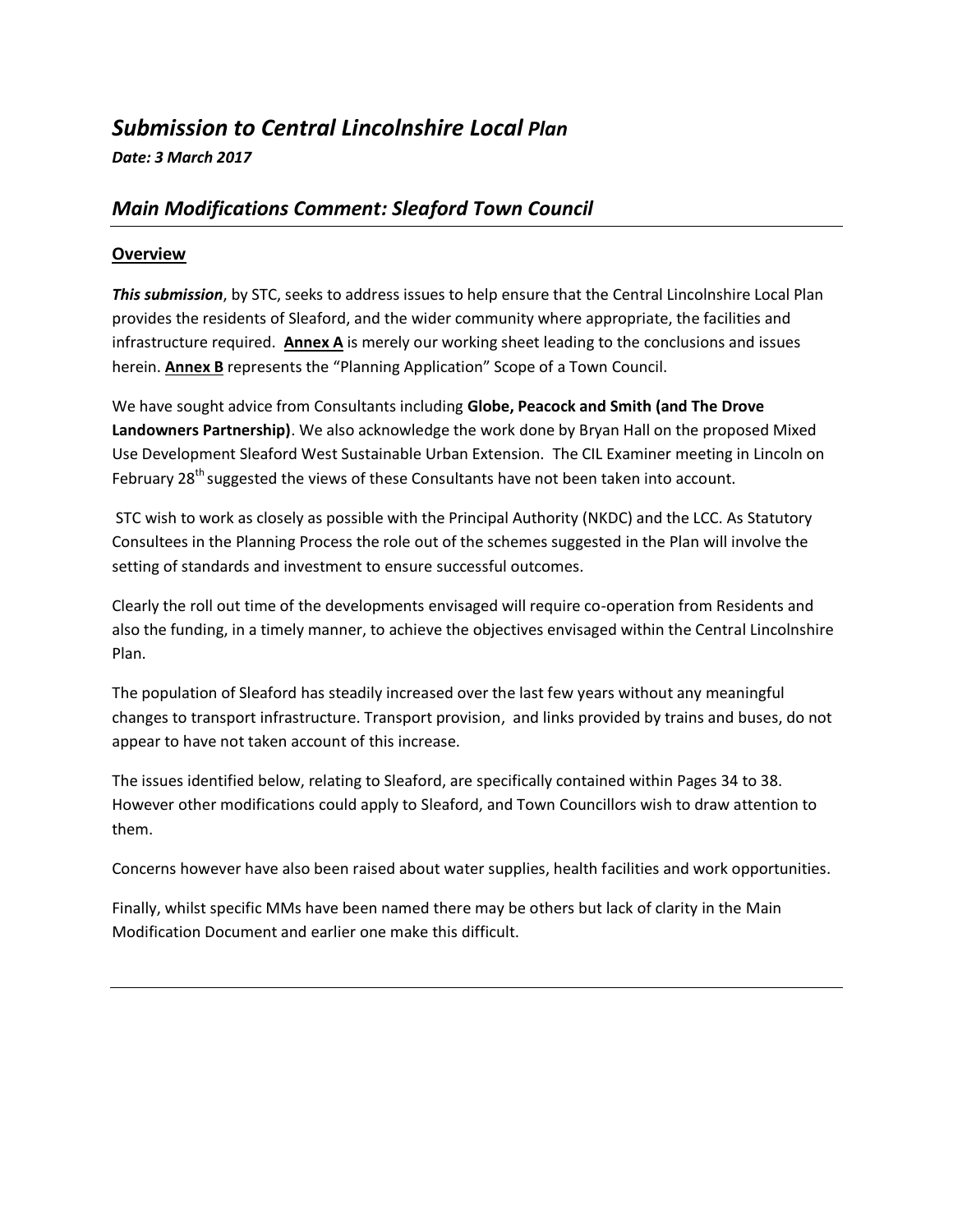# **Central Lincolnshire Plan (and related aspects of CIL)**

Our concerns, after having also made submissions, to the Officers engaged in the CIL review, are as follows. These concerns have been highlighted against the MM referrals.

# *Affordable Housing*:

Description: reasons for anomalies with other housing & other areas (e.g. Lincoln) unclear.

|                             |  | 25% 20% 15% (Affordable%) |
|-----------------------------|--|---------------------------|
|                             |  |                           |
| Lincoln SUE: $£5: £20: £30$ |  |                           |
| Sleaford SUE: £0: £0: £15   |  |                           |

## **Site by Site implementation**

There is a need for investment in a wider infrastructure – simultaneously with site builds. Other issues include:

- a. Bus Routes: only if available on time
- b. Walking/Cycling unsuitable for many (age/weather/facilities)
- c. Confusing S106/CIL availability and when?
- d. Lack of clarity of Health, Education availability and if this lack will restrict development as facility provision is guaranteed.
- e. Transport Strategy and will need implementing with SWUE and SUE (up to 11 options to consider). Also confusing statements relating to "Planning permission "of Link Road onto Boston Road when Advanta Seeds talks between Tesco and Town Council continue.
- f. Business Development (SWUE and ?) see below

## **Conservation Areas: Town Centre & Others**

The definition & Character need clarifying: MM14, MM24, MM28, MM29 and LP26 (design & Amenities) Also below MM54. However this has wider implications.

The Town needs to define and protect where possible: Protecting Conservation Areas should be extended to preserve the 'character' of the area/town whether it is in a Conservation Area or not.

The Main Modifications refer for the most part to preserving the character of our villages, the countryside, Lincoln (MM14), Important Open Spaces (MM28+29).

However, there is reference to 'contributing positively to the local character, landscape and townscape.' in LP26 (Design and Amenity): but not apparently specific to Sleaford. Can this be added?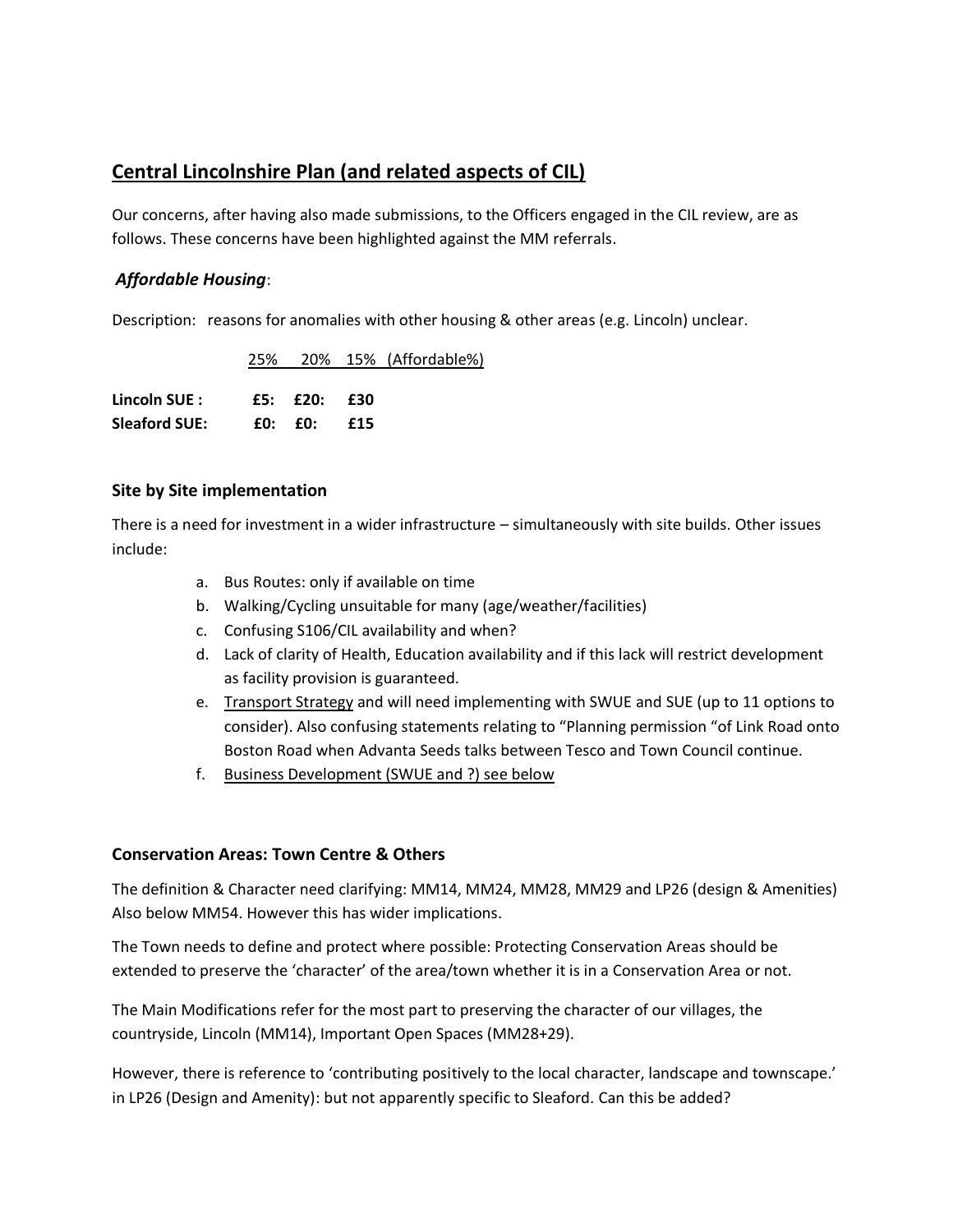Why do villages, the countryside and Lincoln warrant a separate mention, whereas us and Gainsborough do not have a specific reference to this!

**MM54:** What is defined as Conservation Area? Comments seem spurious.

# **Sleaford West Q SUE: MM60**

The changes appear retrograde: Integration with a Sleaford Transport Strategy is a vital component. Since this amendment was introduced there are proposals to develop Carr Grammar and the High School adjacent to the A15 outlet of this development.

Secondary Access What actually does this mean? Residents have expressed concern.

#### **Sleaford South SUE MM57**

Appears not to have industrial development? Is there a conflict of design and assurances re **MM59**

# **Potential Areas of Concern in the document**

#### **Spatial Strategy and Settlement Hierarchy MM2**

Enhance their role (including Sleaford): our view is that this proposal, in conjunction with the CIL rates offered, will not support this objective.

#### **Town Councils MM10**

Why deletion of support from TC?

## **Workspace: MM15 & LP5**

The statement "Evidence of Marketing is not in itself justification for reduction in Workspace."

The reasoning appears unclear: why is this paragraph removed?

## **Guidelines on Green Space: Brownfield precedence need to be addressed.**

**The Manual of Streets** Best practices envisaged here are a desired, and safety first, outcome.

**Water availability:** There are concerns over River Slea levels and water supply:

Impacts on other amenities?

--------------------------------------------------------------------------------------------------------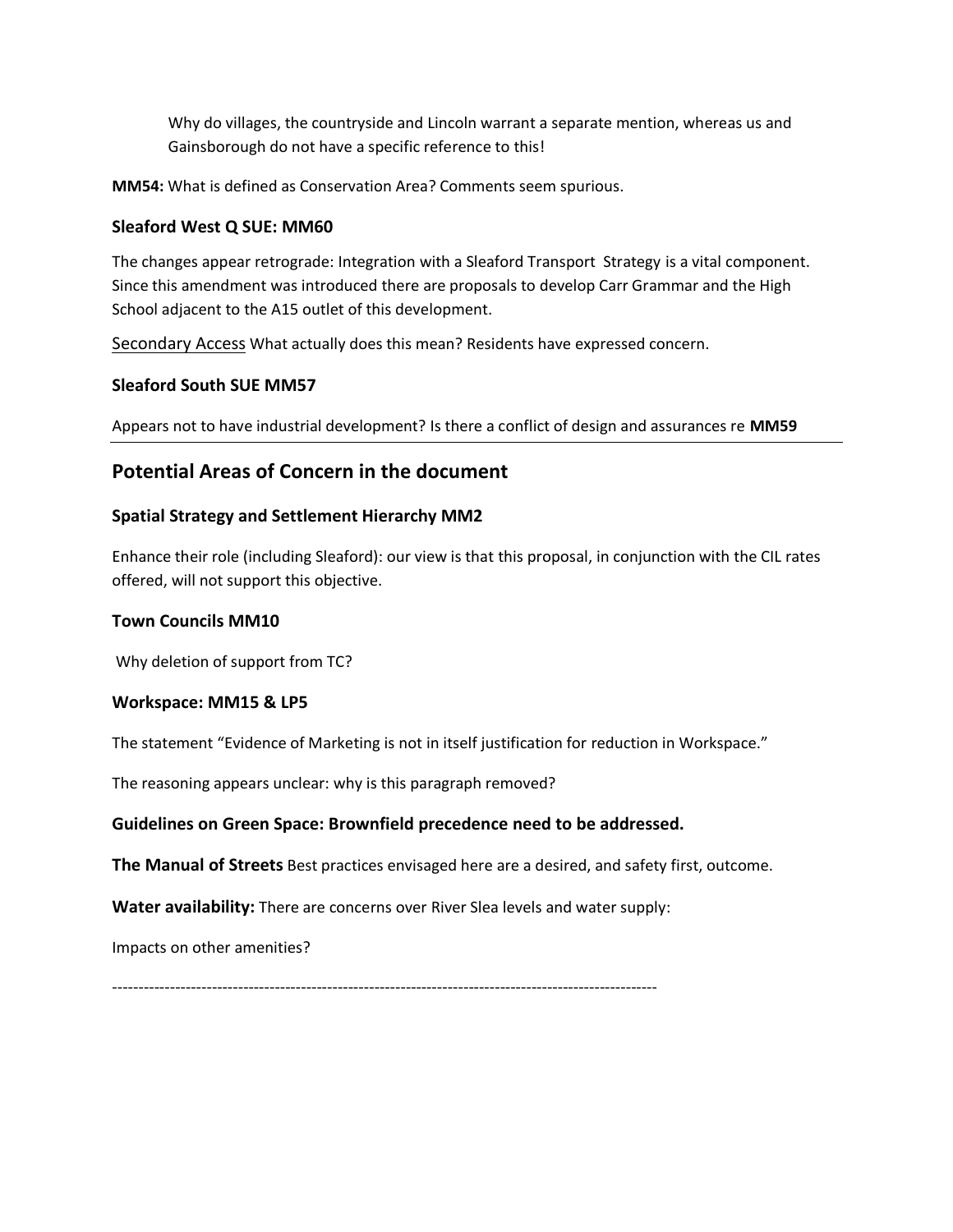# **Conclusions**

Our concerns, which the Sleaford Town Council requests the Central Lincolnshire Plan to address, are given above.

Whilst detailed planning decisions will be addressed as Planning Applications are submitted, our concern is that piecemeal approach will allow for severe future problems as the Town develops.

Only with a coherent and equitable level of investment and facilities, comparable with the rest of the Lincolnshire area and beyond, can this be avoided. Timely S106 and CIL and other sources of finance must achieve this as required! Such finance and infrastructure investment must include Sleaford Town Centre to address

Currently domestic water in Sleaford is provided by aquifers and at peak times of the year is insufficient resulting, for example, upon significant impact on the River Slea. That is a concern. So too is the availability of medical services (which also is a national concern) on time.

The population of Sleaford has steadily increased over the last few years without any meaningful changes to transport infrastructure.

Transport provision and links provided by trains and buses have not taken account this increase. The lack of a renewed current plan for roads around Sleaford is already having significant impacts upon the town with increased congestion and environmental impacts. The A15 and A17 need to be enhanced: and the provision of a southerly link road essential to support current and proposed expansion in and around Sleaford.

Finally Design and heritage factors should apply to Sleaford as with other areas.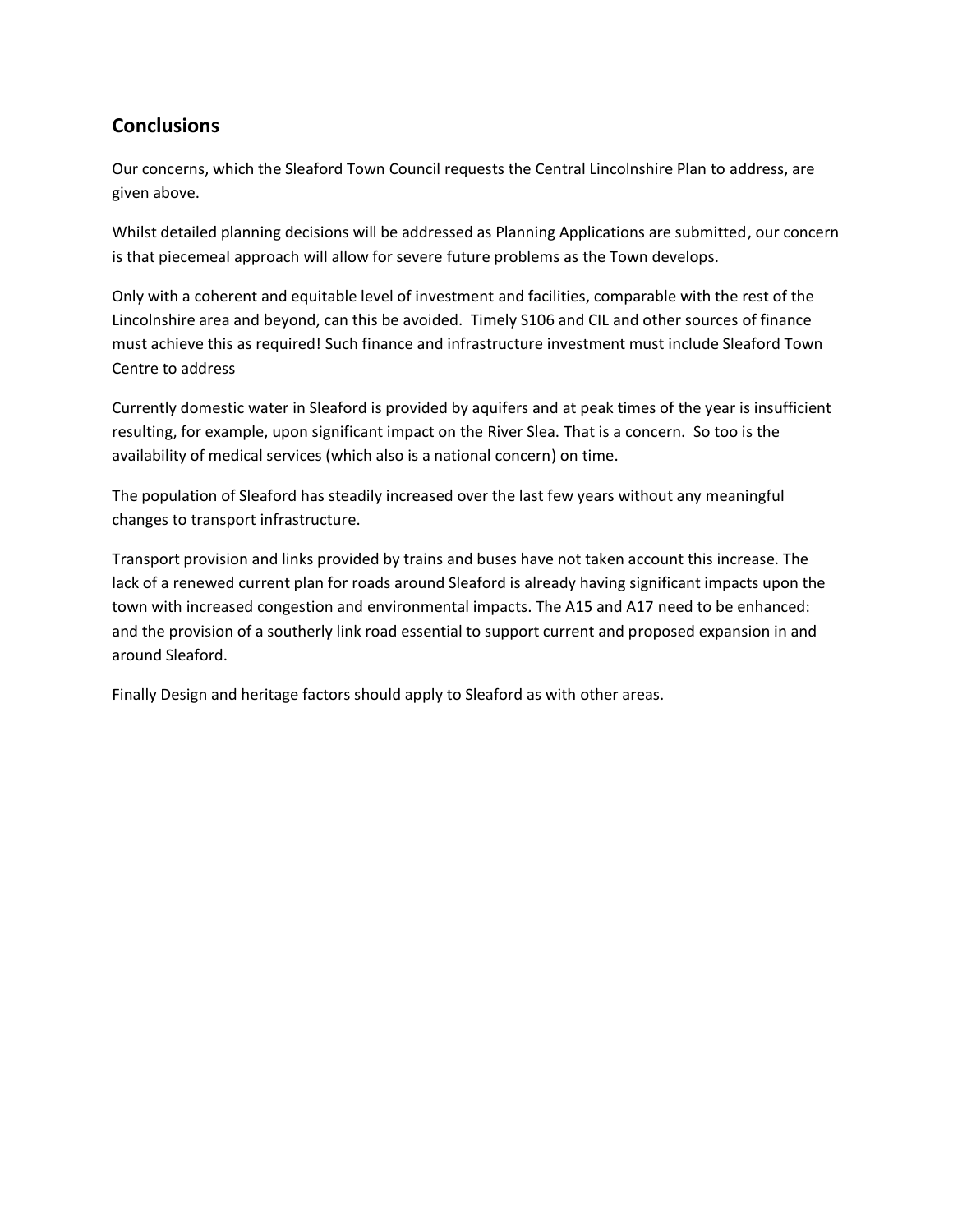# **Annex A**

Overall: Comment has, where possible, been restricted to those aspects where changes are proposed. Except where there is potential conflict with wider issues. Additionally there are issues relating to the availability of CIL and Infrastructure required (e.g. Traffic based on Traffic Modelling exercises)

1. Affordable Housing: Description: reasons for anomalies with other housing & other areas (e.g. Lincoln) unclear.

25% 20% 15% Affordable

| Lincoln SUE: £5  | £20 | £30 |
|------------------|-----|-----|
| Sleaford SUE: £0 | f በ | £15 |

- 2. Site by Site implementation: need for overview and investment in wider infrastructure simultaneously with site builds.
	- a. Bus Routes: only if available on time
	- b. Walking/Cycling unsuitable for many (age/weather/facilities)
	- c. Confusing S106/CIL availability and when?
	- d. Lack of clarity of Health, Education availability and if this lack will restrict development as facility provision is guaranteed.
	- e. Transport Strategy and will need implementing with SWUE and SUE (up to 10 options to consider). Also confusing statements relating to "Planning permission "of Link Road onto Boston Road when Advanta Seeds talks between Tesco and Town Council continue.
	- f. Business Development (SWUE and ?) see below
- 3. Conservation Areas: Town Centre & Others enforcement proposals?
	- a. Definition & Character need clarifying. MM14, MM24, MM28, 29 and LP26 (design & Amenities) Also below MM54.
- 4. MM54: What is defined as Conservation Area? Comments seem spurious.
- 5. MM60: Retrograde: "Crossing Out". Does not clarify; Secondary Access? Lack of Precision
- 6. Issues: Water availability: River Slea levels: Impacts on other amenities?
- 7. MM57: South SUE appears not to have industrial development? Why? Conflict of design and assurances compared to MM59